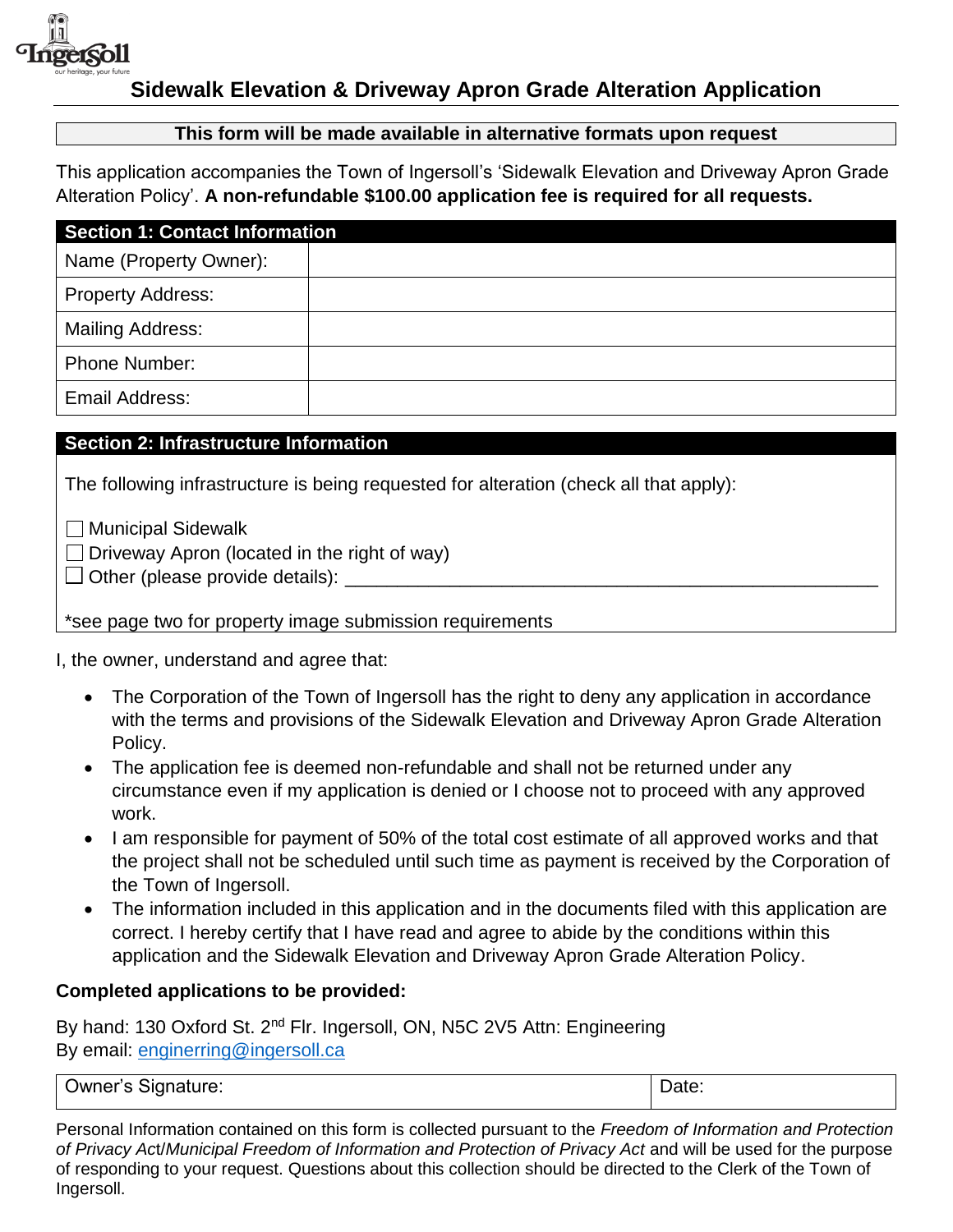

Sketch below or attach a sketch/drawing/image to this application detailing the infrastructure requested to be altered:

Personal Information contained on this form is collected pursuant to the *Freedom of Information and Protection of Privacy Ac*t/*Municipal Freedom of Information and Protection of Privacy Act* and will be used for the purpose of responding to your request. Questions about this collection should be directed to the Clerk of the Town of Ingersoll.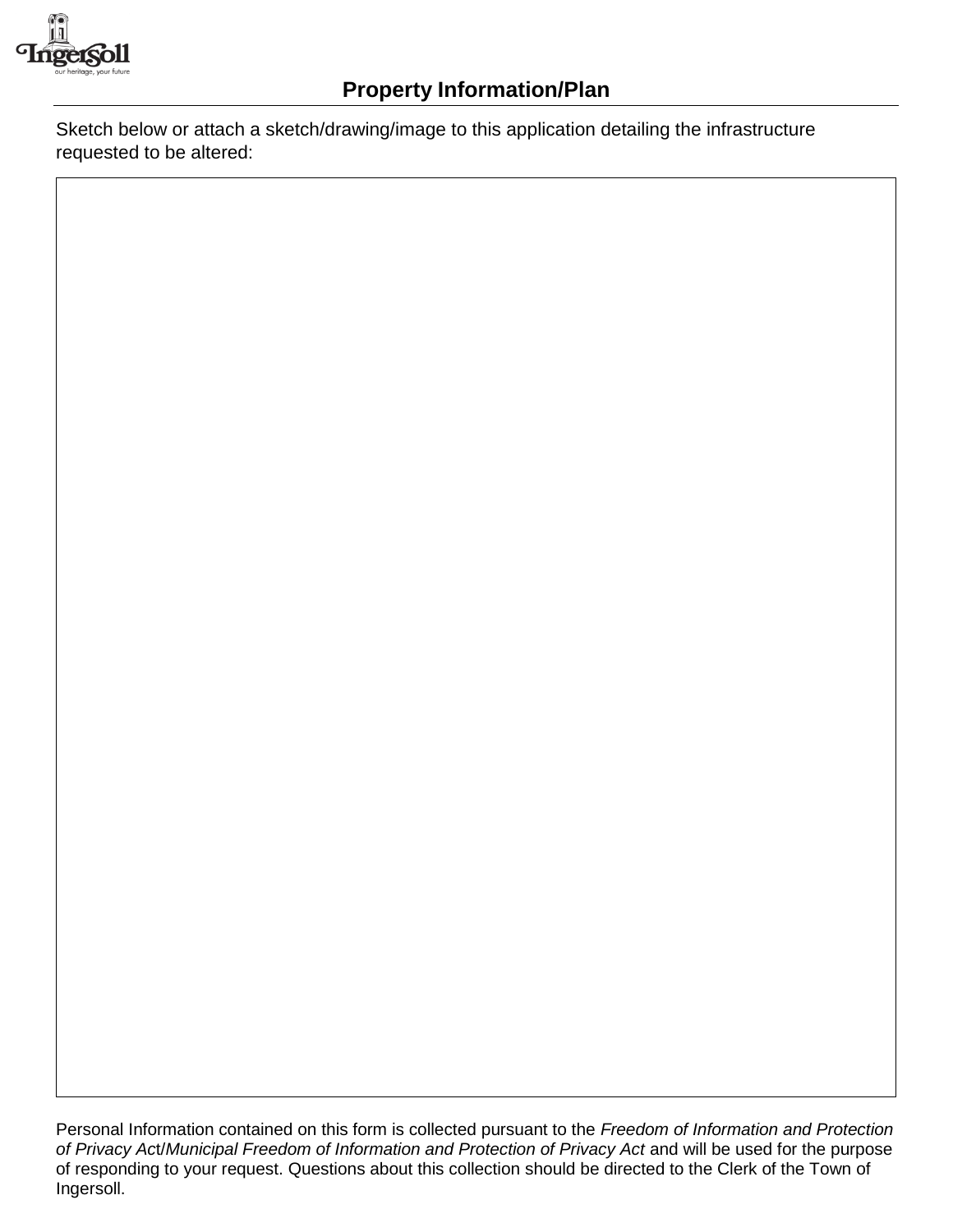

# **For Office Use Only**

| Date Received:         |                                                                                                                   |
|------------------------|-------------------------------------------------------------------------------------------------------------------|
| Age of Infrastructure: |                                                                                                                   |
|                        | Planned Construction in next 10 years: $  No: \Box   Yes: \Box$ (if yes, communicate estimated date to applicant) |

| Public Works/Engineering Approval:       | $No: \Box$ | $Yes: \Box$                                                                           |  |  |  |  |
|------------------------------------------|------------|---------------------------------------------------------------------------------------|--|--|--|--|
| If not approved, explain why:            |            |                                                                                       |  |  |  |  |
|                                          |            |                                                                                       |  |  |  |  |
|                                          |            |                                                                                       |  |  |  |  |
|                                          |            |                                                                                       |  |  |  |  |
| Will Utility Lines Need to be Relocated: | $No: \Box$ | $Yes: \Box$ (if yes, include estimated cost<br>of utility relocation in project cost) |  |  |  |  |

# **Project Cost:**

*Meters of sidewalk and/or driveway apron to be altered* **x** *the current unit price of material, labour and machine time + Cost of hydro vac excavation where required + Expenses of other utilities such as Gas supply lines, communication and optical fiber lines, etc. (if applicable)* 

| Engineering/Public Works' Fee:                                                               |  |  |
|----------------------------------------------------------------------------------------------|--|--|
| Utilities Fee (where applicable):                                                            |  |  |
| Total:                                                                                       |  |  |
| Note: a full breakdown of the cost estimate for all works will be attached to this document. |  |  |

I, the owner, understand and agree that:

- I have been provided with an estimate for the requested work and have reviewed it in its entirety.
- The estimate provided is an approximate cost of the requested alternation and that actual costs and dimensions may vary according to site conditions.
- I am obligated to pay 50% of the estimated fee upfront prior to the work being scheduled, and will be responsible for payment of the remaining balance of the actual cost of the work once it has been completed.
- I will be provided a copy of this form once signed and with the original to be retained by the Corporation of the Town of Ingersoll.

| $\sim$                   | Date |
|--------------------------|------|
| <b>Owner's Signature</b> | .    |
|                          |      |

Personal Information contained on this form is collected pursuant to the *Freedom of Information and Protection of Privacy Ac*t/*Municipal Freedom of Information and Protection of Privacy Act* and will be used for the purpose of responding to your request. Questions about this collection should be directed to the Clerk of the Town of Ingersoll.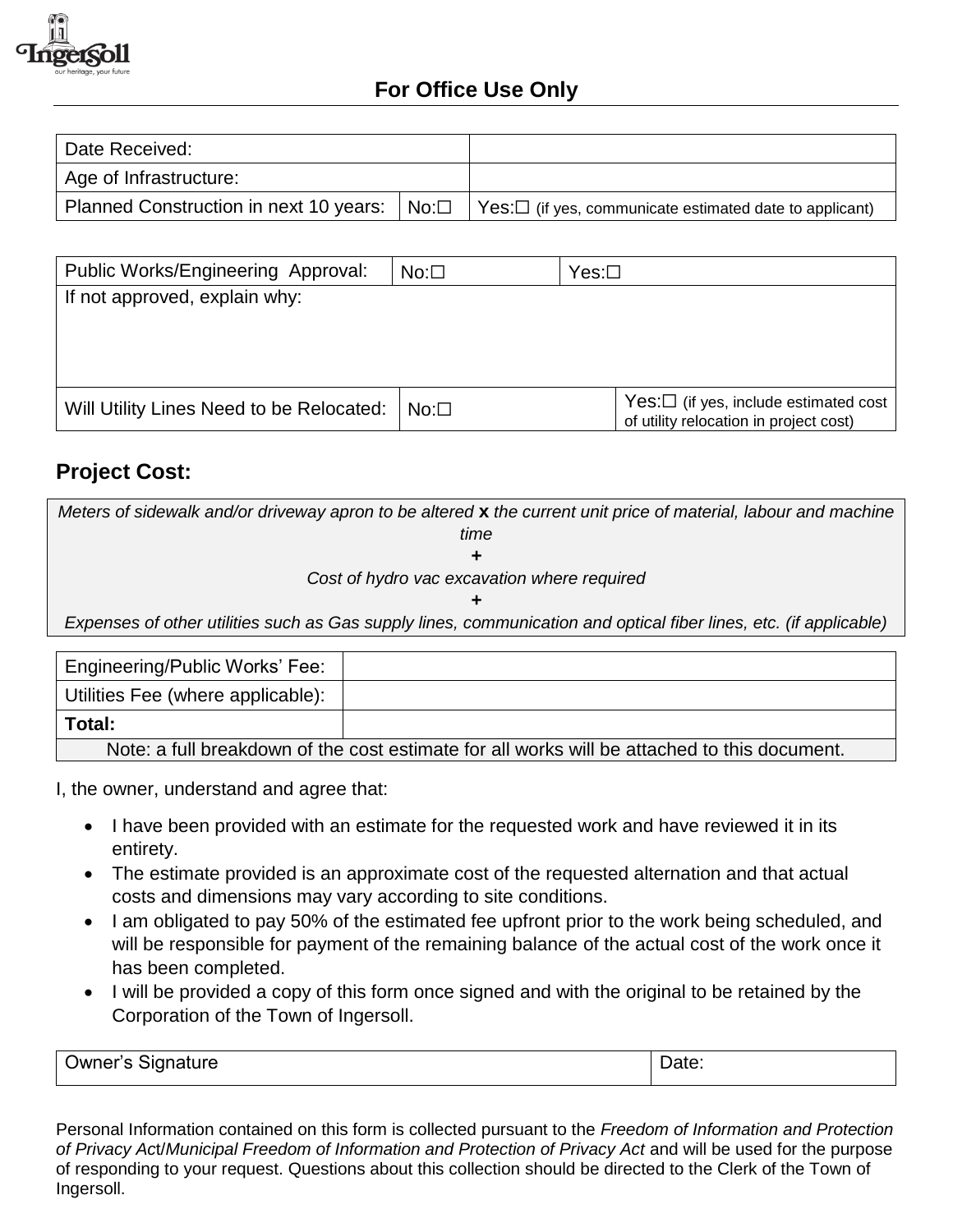

# **Sidewalk Elevation & Driveway Apron Grade Alteration Policy**

### **Applicability**

This policy shall guide all requests from property owners seeking to alter the elevation of a portion of a municipally owned sidewalk and /or the grade of a driveway apron located within the municipal road right-of-way, over which a vehicle must travel to access their property.

### **Purpose**

This policy is intended to establish:

- A consistent process through which requests to alter the elevation of a municipally-owned sidewalk and the grade of a portion of a driveway apron (and driveway) located in the right of way will be assessed; and
- How the cost of approved works shall be valued and assigned.

### **Process**

Property owners who are desirous of altering the elevation of the municipally-owned sidewalk and/or grade of the driveway apron that fronts their private lane/driveway may submit a request to have the elevation and/or grade altered.

Requests are to be submitted via the **Sidewalk Elevation Alteration Request Form** with the required administration fee and once received, will be scheduled for assessment by Public Works.

# **1. Step One – Receipt of Request and Pre-Assessment of Request**

Upon receipt of a Sidewalk Elevation Alteration Request Form, the Town's asset management plan will be consulted to determine the age of the infrastructure requested for alteration. Requests to alter infrastructure that is less than ten (10) years old will not be considered except under extenuating circumstances. If the request concerns infrastructure that is scheduled for replacement within the next ten years the applicant will be notified and asked if they would like to proceed with the initial assessment.

### **2. Step Two - Initial Assessment**

Prior to approval of any request, an initial assessment will be completed by Engineering/Public Works to determine if the desired elevation and grade alternation will:

- Negatively impact the accessibility of the path of travel, creating undue slip, trip and fall hazards;
- Adversely impact neighboring properties; and/or
- Create drainage issues.

If it is determined that the request would result in a negative impact to accessibility, neighbouring properties or drainage it will not be approved and the applicant will be notified.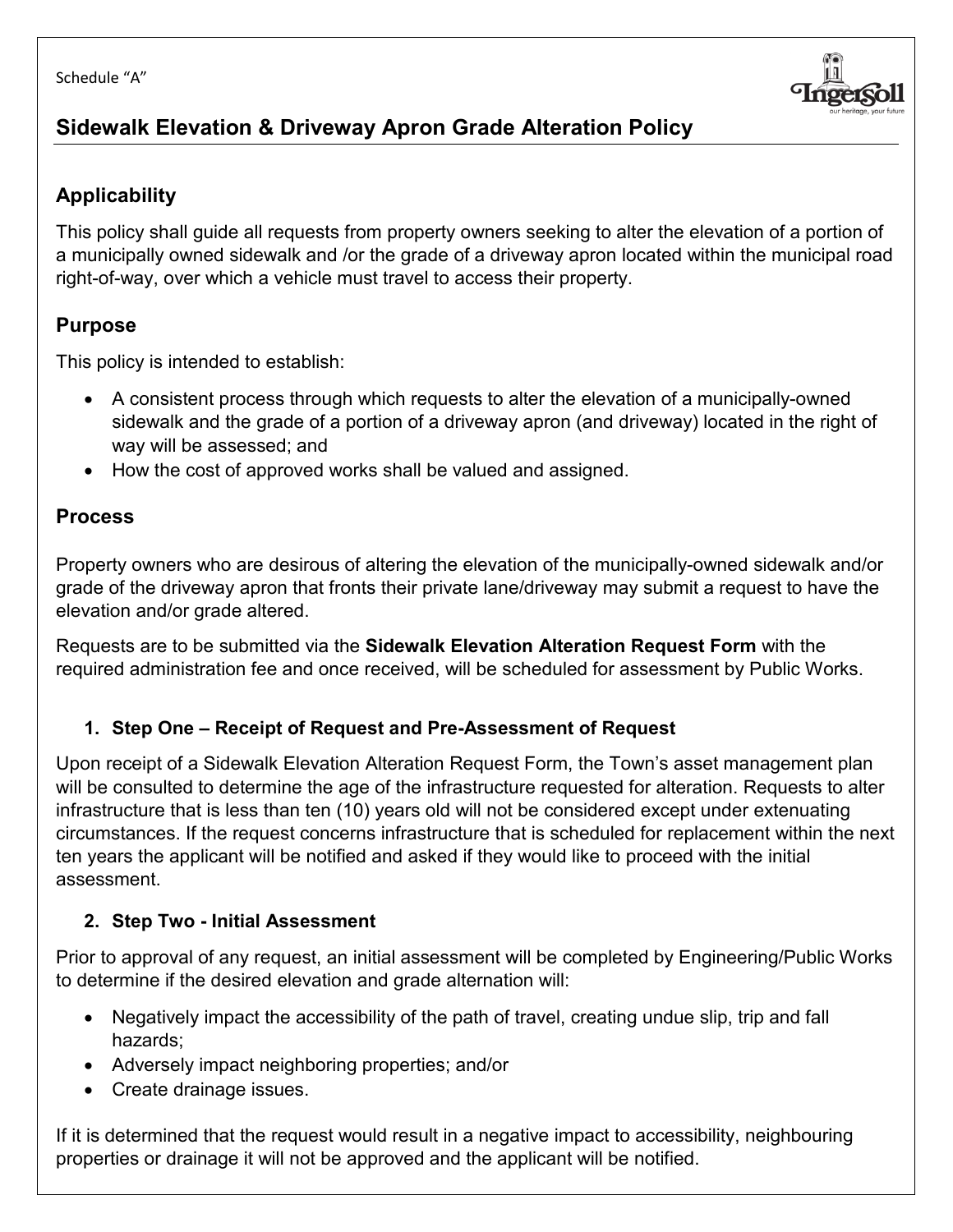Schedule "A"

#### **3. Step Three – Secondary Assessment for Cost Evaluation**

If a negative impact is not anticipated, Public Works in coordination with Engineering will automatically perform a secondary assessment through which an estimate of the cost of the work required to alter the grade or elevation of the infrastructure will be determined.

Costs will be estimated based on the following:

*Meters of sidewalk and/or driveway apron to be altered* **x** *the current unit price of material, labour and machine time*

*+ Cost of hydro vac excavation where required*

*+ Expenses of other utilities such as Gas supply lines, communication and optical fiber lines, etc. (if applicable) as detailed below*

Public Works' evaluation will include a utility locate and where required, hydro vac excavation of the area to uncover buried utility lines to determine, in coordination with relevant utility providers, if any lines will need to be relocated as a result of the grade/elevation alteration. Should a utility line require relocation, the relevant provider will be contacted and asked to provide the applicant with an estimate of the cost of the work to be performed which will be in addition to Public Works' fees.

Please note: the cost to perform the utility locate will be covered by the administration fee. The applicant will be changed an additional fee if hydro-excavation of the area is deemed necessary to gauge the depth of buried lines.

#### **4. Step Four – Cost Allocation**

Costs for elevation and grade alterations to Town-owned infrastructure under this policy are allocated 100% to the property owner unless otherwise authorized by the Town Engineer. A written estimate and break down of the cost allocation will be provided to the owner for review and approval following completion of step three. The estimate will be valid for six (6) months from the date of issue.

In the event that an estimate lapses, a new cost breakdown will be issued upon receipt of a new request from the property owner. The estimate will reflect the Public Works department's current material, labour and machine time costs. A new assessment and application fee will be required unless the fee is waived by the Town Engineer.

Town-authorized construction activities occurring after the adoption of this policy and that are deemed by the Town Engineer to have created the elevation or grade deficiency as determined by engineering design will be remedied to the satisfaction of the Engineer at no cost to the property owner. Any work beyond bringing the area into compliance as requested by the property owner will only be completed upon approval of the Engineer and in compliance with all engineering standards and guidelines. Costs arising from any such additional work will be allocated to the owner.